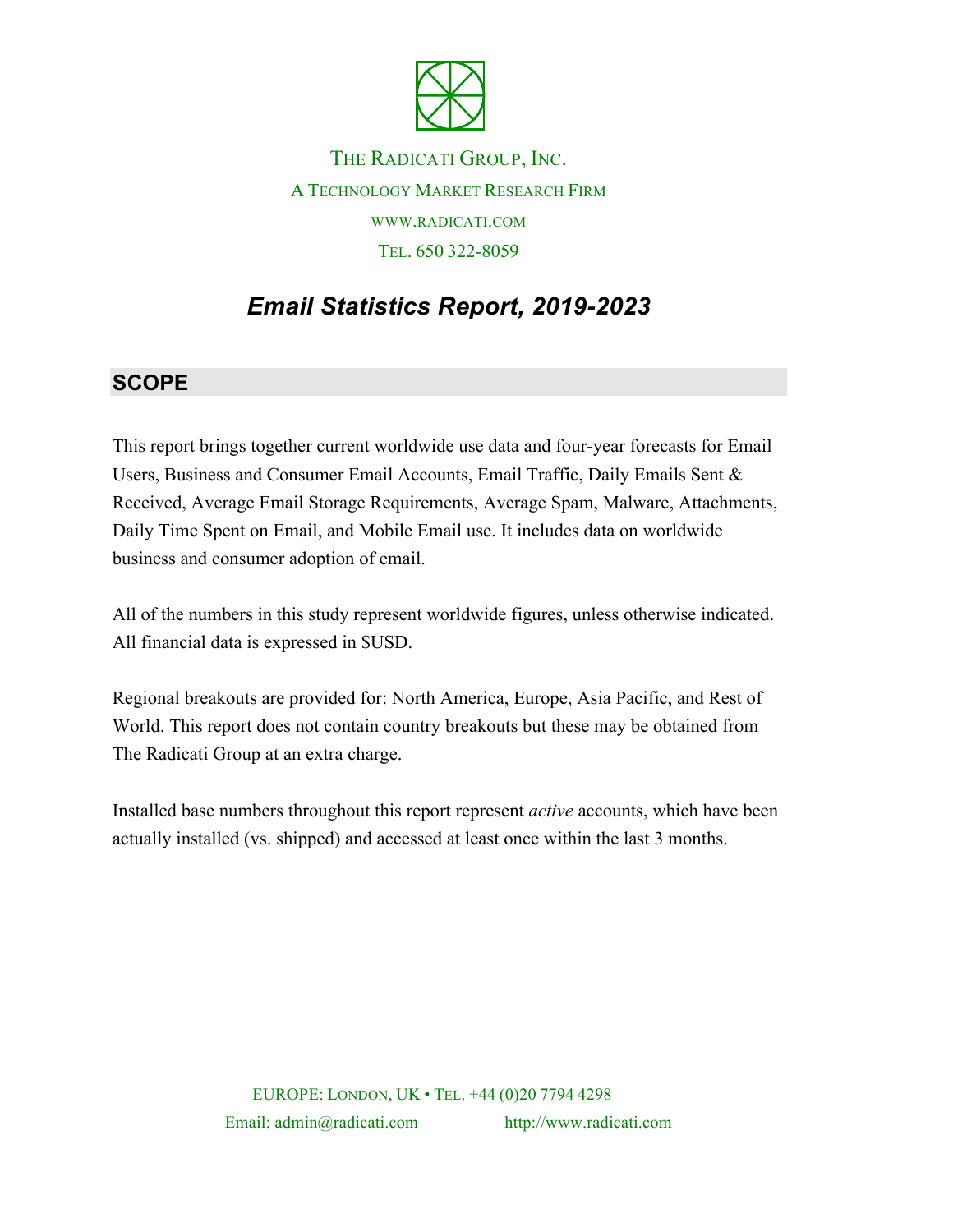## **METHODOLOGY**

The information and analysis in this report is based on primary research conducted by The Radicati Group, Inc. Our proprietary methodology combines information derived from three principal sources:

- a. Our Worldwide Database which tracks user population, seat count, enterprise adoption and IT use from 1993 onwards.
- b. Surveys conducted on an on-going basis in all market areas which we cover.
- c. Market share, revenue, sales and customer demand information derived from vendor briefings.

Forecasts are based on historical information as well as our in-depth knowledge of market conditions and how we believe markets will evolve over time.

Finally, secondary research sources have also been used, where appropriate, to crosscheck all the information we collect. These include company annual reports and other financial disclosures, industry trade association material, published government statistics and other published sources.

Our research processes and methodologies are proprietary and confidential.

### **EXECUTIVE SUMMARY**

- Email continues to be an essential part of daily business and consumer communication. Email is also integral to the overall Internet experience as an email account (i.e. email address) is required to sign up to any form of online activity, including social networking sites, instant messaging and any other kind of account or presence on the Internet.
	- o The total number of business and consumer emails sent and received per day will exceed 293 billion in 2019, and is forecast to grow to over 347 billion by year-end 2023.